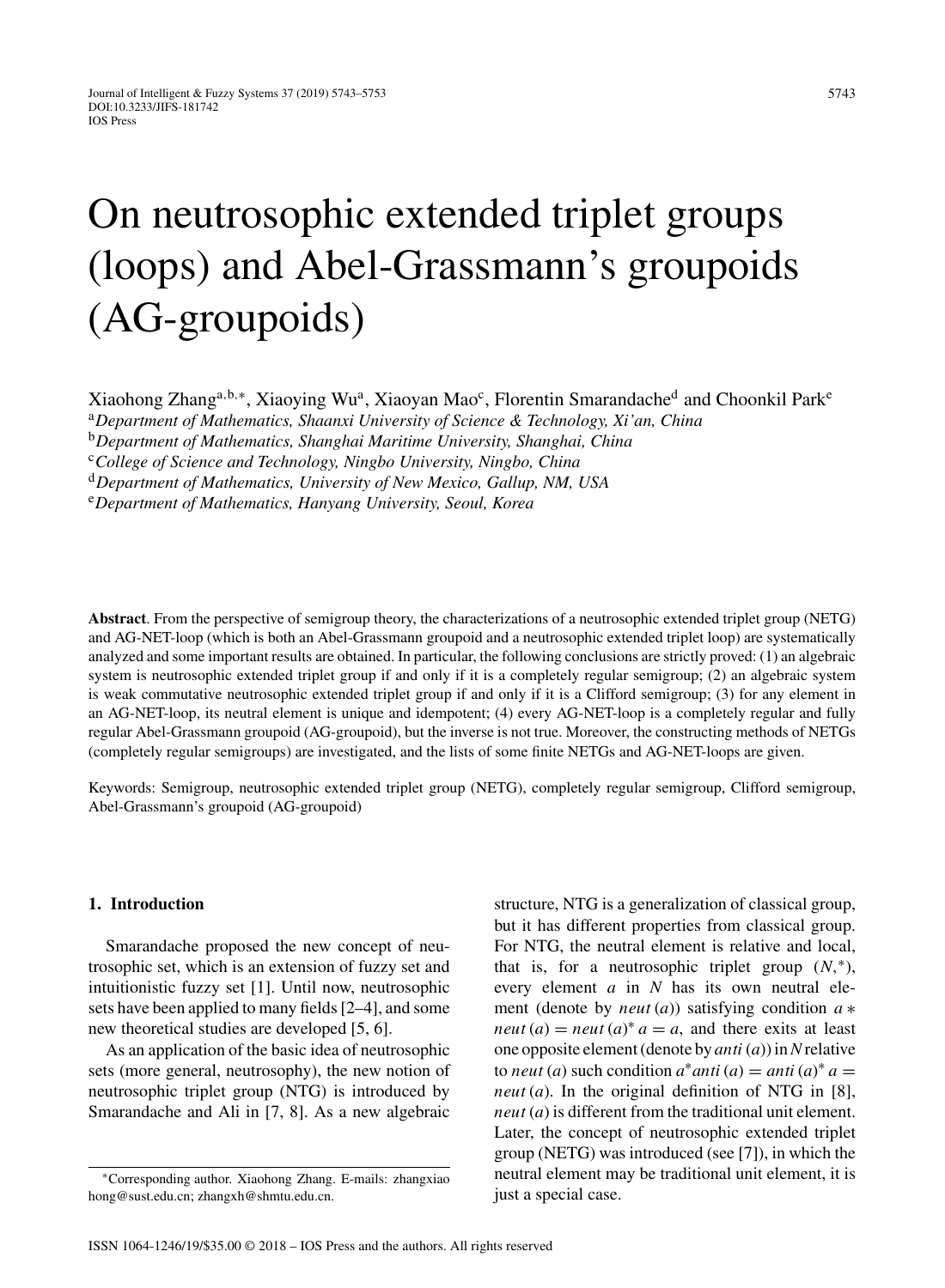For the structure of NETG, some exploratory research papers are published and a series of results are got [9–12]. Recently, we have analyzed these new results and studied them from the perspective of semigroup theory. Miraculously, we have obtained some unexpected results: every NETG is a completely regular semigroup, and the inverse is true. In fact, the research of completely regular semigroups originated from the study of Clifford [13], and have been greatly developed [14–16], and have been extended to a wide range of algebraic systems [17–20]. This paper will focus on the latest results of the authors, mainly discuss the relationships between neutrosophic extended triplet groups and completely regular semigroups.

Moreover, this paper also investigates the relationships between neutrosophic extended triplet loops and Abel-Grassmann's groupoids (AG-groupoids). The concept of an Abel-Grassmann's groupoid was first given by Kazim and Naseeruddin [21] in 1972 and they have called it a left almost semigroup (LAsemigroup). In [22], the same structure is called a left invertive groupoid. In [23–29], some properties and different classes of an AG-groupoid are investigated. In this paper, we combine the notions of neutrosophic extended triplet loop and AG-groupoid, introduce the new concept of Abel-Grassmann's neutrosophic extended triplet loop (AG-NET-loop), that is, AG-NET-loop is both AG-groupoid and neutrosophic extended triplet loop (NET-loop). We deeply analyze the internal connecting link between AG-NET-loop and completely regular AG-groupoid and obtain some important and interesting results.

## **2. Preliminaries**

**Definition 1.** [7, 8] Let *N* be a non-empty set together with a binary operation∗. Then*, N* is called a neutrosophic extended triplet set if for any $a \in N$ , there exist *a* neutral of "*a*" (denote by *neut* (*a*)), and an opposite of "*a*" (denote by *anti* (*a*)), such that *neut* (*a*)  $\in$  *N*,  $anti(a) \in N$  and:

$$
a * neut(a) = neut(a)^* a = a;
$$

$$
a^*anti(a) = anti(a)^* a = neut(a).
$$

The triplet (*a*, *neut* (*a*), *anti* (*a*)) is called a neutrosophic extended triplet.

Note that, for a neutrosophic triplet set  $(N, *), a \in$ *N*, *neut* (*a*) and *anti* (*a*) may not be unique. In order not to cause ambiguity, we use the following notations to distinguish:

*neut* (*a*): denote any certain one of neutral of *a*; {*neut* (*a*)}: denote the set of all neutral of *a*. *anti* (*a*): denote any certain one of opposite of *a*; {*anti* (*a*)}: denote the set of all opposite of *a*.

**Definition 2.** [7, 8] Let  $(N,*)$  be a neutrosophic extended triplet set. Then, N is called a neutrosophic extended triplet group (NETG), if the following conditions are satisfied:

- (1)  $(N,^*)$  is well-defined, i.e., for any  $a, b \in N$ , one has  $a * b \in N$ .
- (2)  $(N,^*)$  is associative, i.e.,  $(a * b) * c = a *$  $(b * c)$  for all  $a, b, c \in N$ .

*N* is called a commutative neutrosophic extended triplet group if for all  $a, b \in N$ ,  $a * b = b * a$ .

**Proposition 1.** [11] *Let (N,*∗*) be a NETG*. *Then*

- (1) *neut* (*a*) *is unique for any a in N.*
- (2)  $neut (a) * neut (a) = neut (a) for any a in N.$
- (3) *neut* (*neut* (*a*)) = *neut* (*a*) *for any a in N*.

**Definition 3.** [11] Let  $(N, * )$  be a NETG. Then *N* is called a weak commutative neutrosophic extended triplet group (briefly, WCNETG) if  $a * new(b) =$ *neut*  $(b) * a$  *for all a, b*  $\in$  *N*.

**Proposition 2.** [11] *Let*  $(N, * )$  *be a NETG. Then*  $(N, * )$ *is weak commutative if and only if N satisfies the following conditions:*

- (1)  $neut(a) * neut(b) = neut(b) *$ *neut* (*a*) *for all*  $a, b \in N$ .
- (2) *neut* (*a*)  $*$  *neut* (*b*) $*$  *a* = *a*  $*$ *neut* (*b*) *for all*  $a, b \in N$ .

**Proposition 3**. [11] *Let (N,*∗*) be a weak commutative NETG. Then* (*for all a, b*  $\in$  *N*)

- (1) *neut* (*a*)  $*$  *neut* (*b*) = *neut* (*b* $*$ *a*);
- (2) *anti*  $(a)$ <sup>∗</sup> *anti*  $(b)$  ∈  $\{$ *anti*  $(b$ <sup>∗</sup> $a)$  $\}.$

**Definition 4.** [14] A semigroup  $(S, *)$  will be called completely regular if there exists a unary operation  $a<sub>-</sub> \mapsto a<sup>-1</sup>$  on *S* with the properties

$$
(a^{-1})^{-1} = a, a^*a^{-1*}a = a, a^*a^{-1} = a^{-1*}a.
$$

**Proposition 4.** [14] *Let (S,*∗*) be a semigroup. Then the following statements are equivalent:*

- (1) *S is completely regular;*
- (2) *every element of S lies in a subgroup of S;*
- (3) *every H-class in S is a group.*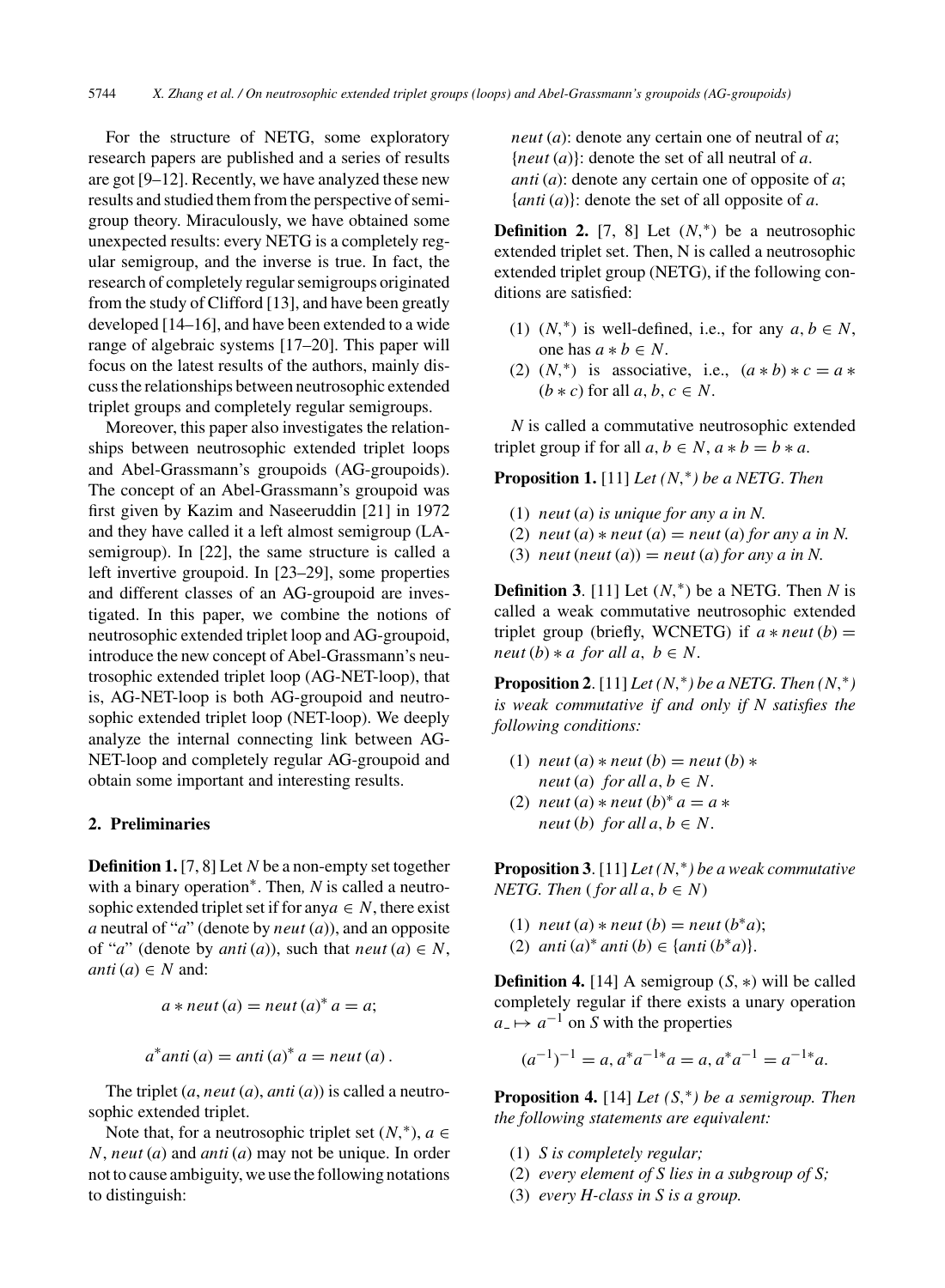Here, recall some basic concepts in semigroup theory. A non-empty subset *A* of a semigroup  $(S,^*)$  is called a left ideal if *SA*  $\subset$  *A*, a right ideal if *AS*  $\subset$  *A*, and an ideal if it both a left and a right ideal. Evidently, every ideal (whether one- or two-sided) is a subsemigroup. If *a* is an element of a semigroup  $(S, *),$  the smallest left ideal containing *a* is  $Sa \cup \{a\}$ , which we may conveniently write as  $S^1a$ , and which we shall call the principle left ideal generated by *a*.

An equivalent relation *L* on *S* is defined by the rule that *aLb* if and only if  $S^1a = S^1b$ ; an equivalent relation *R* on *S* is defined by the rule that *aLb* if and only if  $aS^1 = bS^1$ ; denote  $H = L \wedge R$ ,  $D = L \vee R$ , that is, *aHb* if and only if  $S^1a = S^1b$  and  $aS^1 = bS^1$ ; *aDb* if and only if  $S^1a = S^1b$  or  $aS^1 = bS^1$ . An equivalent relation *J* on *S* is defined by the rule that *aJb* if and only if  $S^1 a S^1 = S^1 b S^1$ , where

$$
S^1 a S^1 = S a S \cup a S \cup S a \cup \{a\}
$$

That is, *aJb* if and only if there exists *x*, *y*, *u*,  $v \in S^1$  for which  $x^*a^*y = b$ ,  $u^*b^*v = a$ . The *L*-class (*R*-class, *H*-class, *D*-class, *J*-class) containing the element *a* will be written *La* (*Ra, Ha, Da, Ja*).

**Definition 5.** [14] A semigroup  $(S,^*)$  will be called Clifford semigroup, if it is completely regular and in which, for all *x, y* in *S*,

$$
(x^*x^{-1})^*(y^*y^{-1}) = (y^*y^{-1})^*(x^*x^{-1}).
$$

In an arbitrary semigroup *S*, we say that an element *c* is central if  $c^*s = s^*c$  for every *s* in *S*. The set of central elements forms a subsemigroup of *S*, called the center of *S*.

**Proposition 5.** [14] *Let (S,*∗*) be a semigroup. Then the following statements are equivalent:*

- (1) *S is Clifford semigroup;*
- (2) *S is a semilattice of groups;*
- (3) *S is regular, and the idempotents of S are central.*

Abel-Grassmann's groupoid (AG-groupoid) [21, 22], is a groupoid  $(S,^*)$  holding left invertive law, that is, for all *a*, *b*, *c* ∈ *S*,  $(a^*b)^* c = (c^*b)^* a$ . In an AGgroupoid the medial law holds, for all  $a, b, c, d \in S$ ,  $(a^*b)^*(c^*d) = (a^*c)^*(b^*d).$ 

There can be a unique left identity in an AG-groupoid. In an AG-groupoid *S* with left identity the paramedial laws hold for all  $a, b, c, d \in$ *S*,  $(a^*b)^* (c^*d) = (d^*c)^* (b^*a)$ . Further if an AG-

groupoid contain a left identity, hen he following law holds: for all *a*, *b*, *c*  $\in$  *S*,  $a^*(b^*c) = b^*(a^*c)$ .

An AG-groupoid is a non-associative algebraic structure midway between a groupoid and a commutative semigroup, because if an AG-groupoid contains right identity then it becomes a commutative semigroup.

**Definition 6.** [25] (1) An element *a* of an AGgroupoid  $(S,^*)$  is called a regular if there exists  $x \in S$ such that  $a = (a^*x^*)^*a$  and *S* is called regular if all elements of *S* are regular.

- (2) An element *a* of an AG-groupoid (*S,*∗) is called *a* weakly regular if there exists  $x, y \in S$ such that  $a = (a * x) * (a * y)$  and *S* is called weakly regular if all elements of *S* are weakly regular.
- (3) An element *a* of an AG-groupoid  $(S,^*)$  is called an intra-regular if there exists  $x, y \in S$  such that  $a = (x^*a^2) * y$  and *S* is called an intraregular if all elements of *S* are intra-regular.
- (4) An element *a* of an AG-groupoid  $(S,^*)$  *is called* a right regular if there exists  $x \in S$  such that  $a = a^2 * x = (a^*a) * x$  and *S* is called *a* right regular if all elements of *S* are right regular.
- (5) An element *a* of an AG-groupoid  $(S,^*)$  is called *a* left regular if there exists  $x \in S$  such that  $a =$  $x^*a^2 = x * (a^*a)$  and *S* is called left regular if all elements of *S* are left regular.
- (6) An element *a* of an AG-groupoid (*S,*∗) is called *a* left quasi regular if there exists  $x, y \in S$  such that  $a = (x^*a) * (y^*a)$  and *S* is called left quasi regular if all elements of *S* are left quasi regular.
- (7) An element *a* of an AG-groupoid  $(S,^*)$  is called *a* completely regular if *a* is regular and left (right) regular*. S* is called completely regular if it is regular, left and right regular.

**Proposition 6.**[25]*If*(*S,*∗)*is regular (weakly regular, intra-regular, right regular, left regular, left quasi regular, completely regular)* AG-groupoid, then  $S = S^2$ 

**Proposition 7.** [25] *In an AG-groupoid (S,*∗*) with left identity, the following are equivalent:*

- (i) *S is weakly regular.*
- (ii) *S is an intra-regular.*
- (iii) *S is right regular.*
- (iv) *S is left regular.*
- (v) *S is left quasi regular.*
- (vi) *S is completely regular.*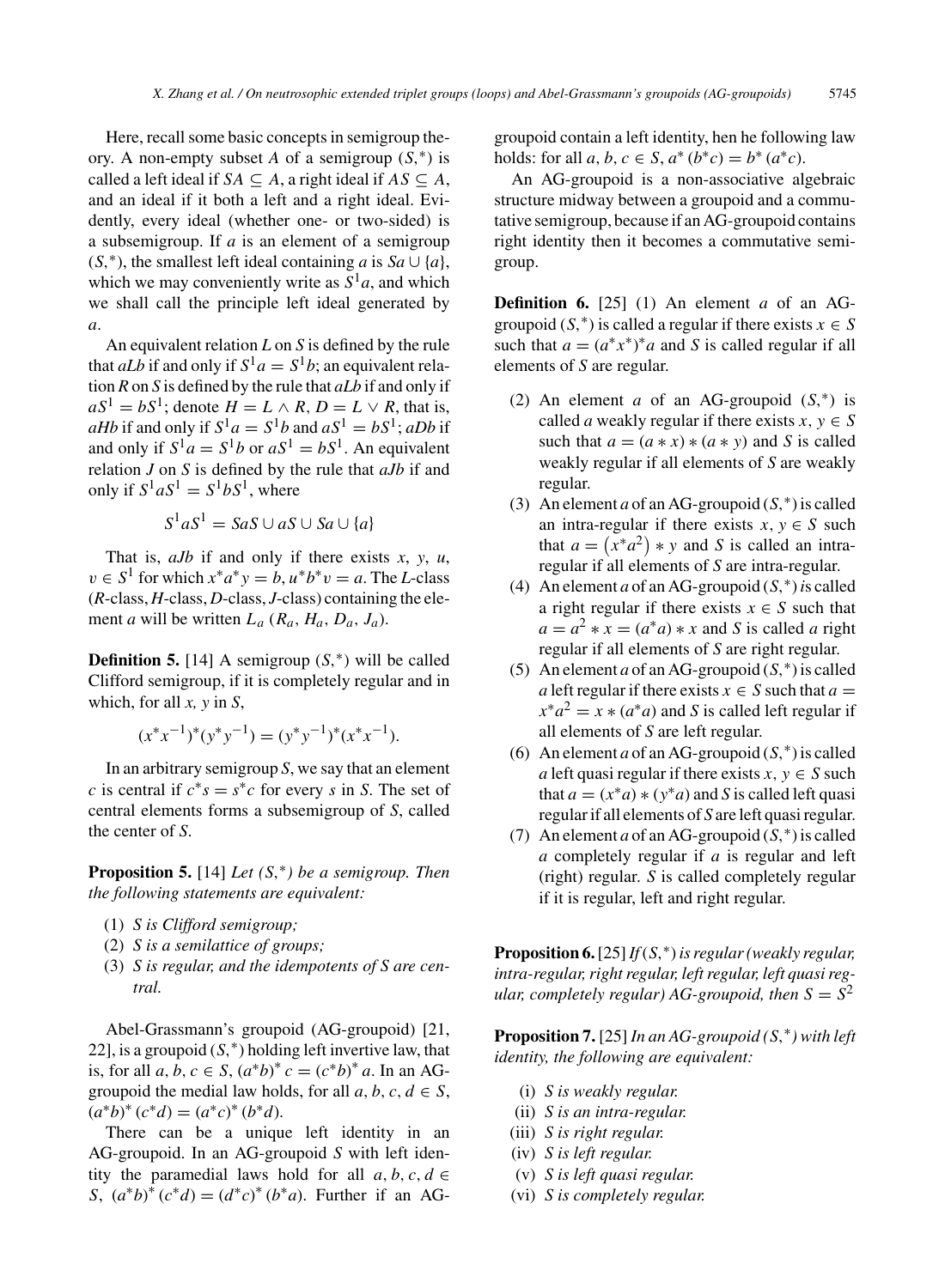**Definition 7.** [26] An element *a* of an AG-groupoid (*S,*∗) is called *a* fully regular element of *S* if there exist some  $p, q, r, s, t, u, v, w, x, y, z \in S$  (p, q,  $z$ , z, may be repeated) such that

$$
a = (p^*a^2) * q = (r^*a) * (a * s)
$$

$$
= (a * t) * (a * u) = (a^*a) * v
$$

$$
= w * (a^*a) = (x^*a) * (y^*a)
$$

$$
= (a^2 * z)^* a^2.
$$

An AG-groupoid  $(S,^*)$  is called fully regular if all elements of *S* are fully regular.

A non-empty subset *A* of an AG-groupoid (*S,*∗) called left (right) ideal of *S* if and only if  $SA \subseteq$  $A(AS \subseteq A)$  and is called two-sided ideal or ideal of *S* if and only if it is both left and right ideal of *S*.

**Definition 8.** [26] A non-empty subset *A* of an AGgroupoid (*S,*∗) called semiprime if and only if

$$
a^2 \in A \Rightarrow a \in A.
$$

**Definition 9.** [26] An AG-groupoid is called left (right) simple if and only if it has no proper left (right) ideal and is called simple if and only if it has no proper two-sided ideal.

**Proposition 8.** [26] *The following conditions are equivalent for an AG-groupoid* (*S,*∗)*with left identity:*

(i) 
$$
aS = S
$$
, for some  $a \in S$ .

(ii) 
$$
Sa = S
$$
, for some  $a \in S$ .

- (iii) *S is simple*.
- (iv)  $AS = S = SA$ , where A two-sided ideal of S.
- (v) *S is fully regular*.

#### **3. NETG and completely regular semigroup**

**Theorem 1.** *Let*  $(N, * )$  *be a NETG. Then for all a*  $\in$ *N*,

- (1)  $p * \textit{neut}(a) \in \{ \textit{anti}(a) \}, \textit{for any } p \in \}$ {*anti* (*a*)};
- (2)  $p * \textit{neut}(a) = q * \textit{neut}(a) = \textit{neut}(a) *$ *q, for any p, q*  $\in$  {*anti*(*a*)};
- (3)  $neut(p * neut(a)) = neut(a)$ , for any  $p \in$ {*anti* (*a*)};
- (4)  $a \in \{anti(p * neut(a))\}$ *, for any p*  $\in$ {*anti* (*a*)};
- (5)  $anti(p * neut(a)) * neut(p * neut(a)) =$ *a, for any p*  $\in$  {*anti* (*a*)}.

**Proof.** (1) Suppose  $p \in \{anti(a)\},\}$  then  $p^*a = a *$  $p =$  *neut* (*a*).

From this, and applying Proposition 1, we  $get(p * neut(a))^* a = p * (neut(a)^* a) = p^* a =$ *neut* (*a*),  $a * (p * neut(a)) = (a * p) * neut(a) =$  $neut(a) * neut(a) = neut(a).$ 

- It follows that  $p * \textit{neut}(a) \in \{ \textit{anti}(a) \}.$
- (2) Suppose  $p, q \in \{anti(a)\}, then$  $p^*a = a * p =$  *neut* (*a*) ;  $q^*a = a * q =$ *neut* (*a*). Thus,  $p * \textit{neut}(a) = p * (a * q) = (p * a) * q =$  $neut(a) * q$  $= (q^*a) * q = q * (a * q) = q * \text{neut } (a).$ That is,  $p * \textit{neut}(a) = \textit{neut}(a) * q =$ *q* ∗ *neut* (*a*).
- (3) For any  $p \in \{anti(a)\}\)$ , by Proposition 1 and (2), we have  $(p * neut(a)) * neut(a) = p *$  $(\textit{neut}(a) * \textit{neut}(a)) = p * \textit{neut}(a),$  $neut (a) * (p * neut (a)) = (neut (a) * p) *$  $neut(a) = (p * neut(a)) * neut(a)$  $= p * (neut(a) * neut(a)) = neut(a).$ Moreover, using Proposition 1,  $(p * neut(a))^* a = p * (neut(a)^* a)$  $= p^*a = \text{neut}(a), a * (p * \text{neut}(a)) =$  $(a * p) * neut(a) = neut(a) * neut(a) =$ *neut* (*a*). Applying Definition 1,  $neut (a) = neut (p*)$ *neut* (*a*)).
- (4) For any  $p \in \{anti(a)\}\)$ , by Proposition 1, we have  $a * (p * neut(a)) = (a * p) * neut(a)$  $=$  *neut* (*a*)  $*$  *neut* (*a*)  $=$  *neut* (*a*),  $(p * neut(a))^* a = p * (a * neut(a))$ 
	- $= p^*a =$  *neut* (*a*).

By Definition 1 we know that  $a \in \{anti\}$  $(p * \textit{neut}(a))$ .

(5) Assume  $p \in \{anti(a)\}$ . For all *anti*( $p * neut$  $(a)$ ) ∈ {*anti*( $p$  *∗ neut* (*a*))}, by (2) we know that  $anti (p * neut (a)) * neut (p * neut (a))$ is unique. Applying (4),  $a \in \{anti(p * neut)$ (*a*))}, it follows that

*anti*  $(p * \textit{neut}(a)) * \textit{neut}(p * \textit{neut}(a))$  $= a * neut (p * neut (a)).$ 

*Using* (3), *neut*  $(p * \textit{neut}(a)) = \textit{neut}(a)$ . *Therefore*,

*anti*  $(p * \textit{neut}(a)) * \textit{neut}(p * \textit{neut}(a))$ 

$$
= a * neut (p * neut (a))
$$

$$
= a * neut (a) = a.
$$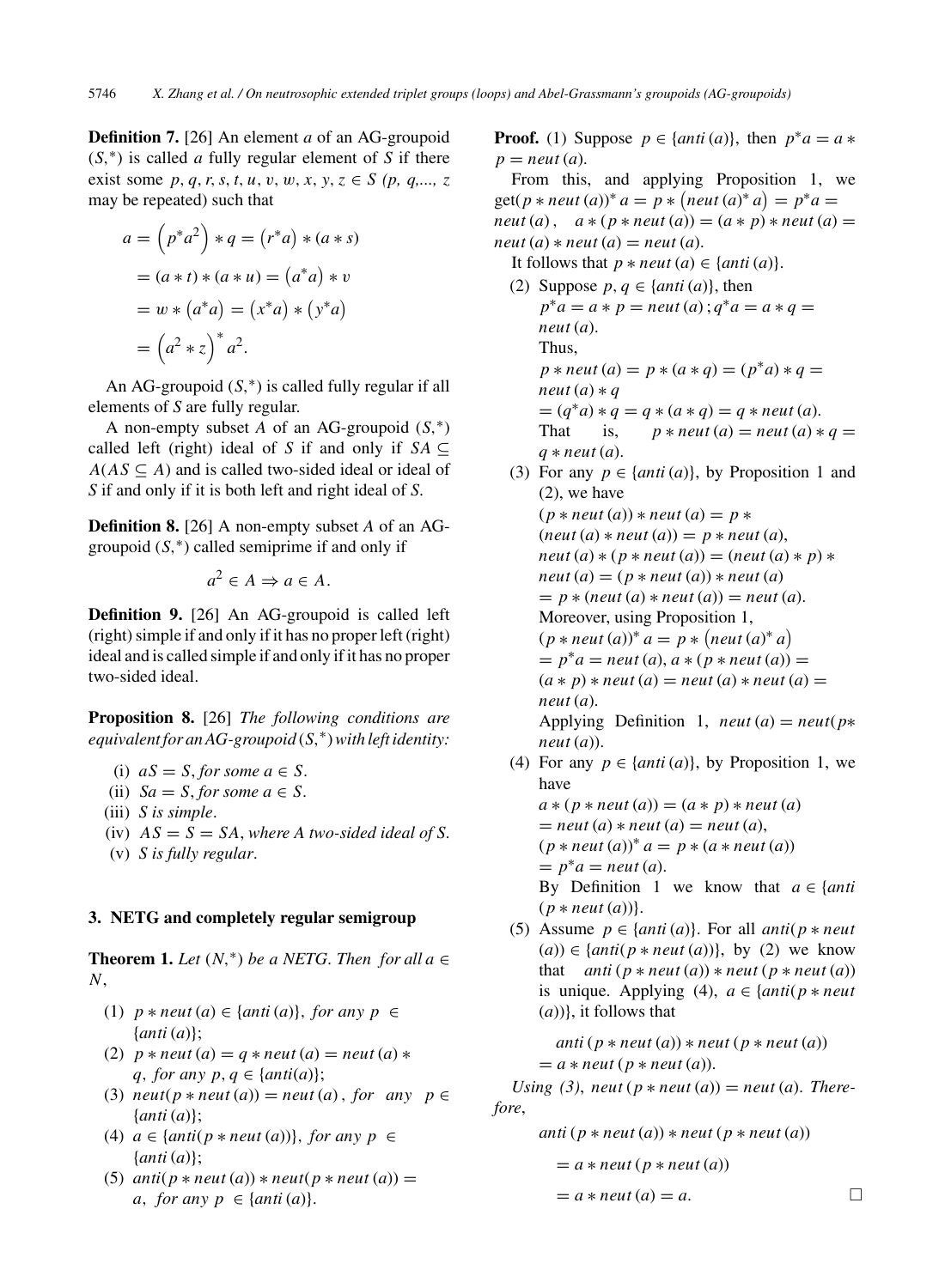**Theorem 2**. *Let (N,* ∗*) be a groupoid. Then N is a NETG if and only if it is a completely regular semigroup.*

**Proof.** Assume that *N* is a NETG. By Theorem 1, we define a unary operation  $a_1 \rightarrow a^{-1}$  on *N* as follows:

 $a^{-1}$  = *anti* (*a*) \* *neut* (*a*), for any *a* in *N*.

By Theorem 1 (2),  $a^{-1}$  is unique. Applying Theorem  $1(5)$  we get

$$
(a-1)-1 = anti(anti(a) * neut(a))
$$
  

$$
*neut(anti(a) * neut(a)) = a.
$$

Moreover, by Proposition 1,

$$
a^*a^{-1*}a = a^*anti(a) * neut(a)^* a = a,
$$
  
\n
$$
a^*a^{-1} = a^*anti(a) * neut(a)
$$
  
\n
$$
= neut(a)^* anti(a) = neut(a)
$$
  
\n
$$
= anti(a)^* a = anti(a) * neut(a)
$$
  
\n
$$
*a = a^{-1*}a.
$$

Thus, by Definition 4, *N* is a completely regular semigroup.

Conversely, suppose that *N* is a completely regular semigroup. For any *a* in *N*, denote *neut* (*a*) =  $a^*a^{-1}$ , then

$$
neut (a)^* a = a^* a^{-1*} a = a,
$$

$$
a * neut(a) = a^*a^*a^{-1} = a^*a^{-1*}a = a.
$$

Moreover,

$$
a^{-1*}a = a^*a^{-1} = \text{neut}(a).
$$

By Definition 1, we know that N is a NETG, and $a^{-1}$  ∈ {*anti* (*a*)}.  $\Box$ 

Note that, in semigroup theory,  $a^{-1}$  is called inverse element, it is unique; in NETG, *anti* (*a*) is called opposite element, it may be not unique, please see the following example.

**Example 1.** Let  $N = \{a, b, c, d, e\}$ , define operations ∗ on *N* as following Table 1. Then, (*N,*∗) is a NETG and a completely regular semigroup. We can get that

$$
a^{-1} = a; a^{-1*}a = a^*a^{-1} = a.
$$

*neut* (*a*) = *a,*{*anti* (*a*)} = {*a, c, d, e*}*.*

| Table 1<br>The operation $*$ on N |   |   |                  |   |   |  |
|-----------------------------------|---|---|------------------|---|---|--|
| $\ast$                            | a |   | $\mathcal{C}$    |   | e |  |
| $\mathfrak a$                     | а |   | $\boldsymbol{a}$ | a | a |  |
|                                   |   | a |                  |   | h |  |
| C                                 | a |   |                  | c | a |  |
|                                   | a |   | c                |   | a |  |
| e                                 | а |   | a                | a | e |  |

# **4. Weak commutative NETG and Clifford semigroup**

Applying Theorem 2 and Definition 5, we can get the following result (the proof is omitted).

**Proposition 9.** Let (*N,*∗) *be a completely regular semigroup. Then N is a Clifford semigroup, if and only if it satisfies:*

 $neut(a) * neut(b) = neut(b) * neut(a)$ , for all  $a, b \in N$ .

**Theorem 3.** *Let*  $(N,^*)$  *be a groupoid. Then N is a weak commutative neutrosophic extended triplet group (NETG) if and only if it is a Clifford semigroup*.

**Proof.** Suppose that *N* is a weak commutative NETG. By Theorem 2, we know that *N* is a completely regular semigroup. Using Proposition 2, for any  $a, b \in$ *N*,  $neut(a) * neut(b) = neut(b) * neut(a)$ . Then, by Proposition 9 we know that *N* is a Clifford semigroup.

Conversely, assume that *N* is a Clifford semigroup. Applying Theorem 2 and Proposition 1, *neut* (*a*) ∗ *neut* (*a*) =, for any *a* in . That is, *neut* (*a*) is idempotent. Thus, by Proposition 3, *neut* (*a*) is central. Therefore, for any *b* in *N*,

$$
neut (a) * b = b * neut (a).
$$

This means that *N* is a weak commutative NETG, by Definition 3.  $\Box$ 

Applying Theorem 3 and Proposition 2, we can get the following result (the proof is omitted).

**Proposition 10.** *Let* (*N,* ∗) *be a NETG. Then N is weak commutative, if and only if it satisfies:*

$$
neut (a) * neut (b) = neut (b) * neut (a),
$$

for all 
$$
a, b \in N
$$
.

In other words, in NETG, the following conditions are equivalent:

- (1)  $a * neut (b) = neut (b)*a, for all a, b \in N;$
- (2)  $neut(a) * neut(b) = neut(b) *$ *neut* (*a*), *for all*  $a, b \in N$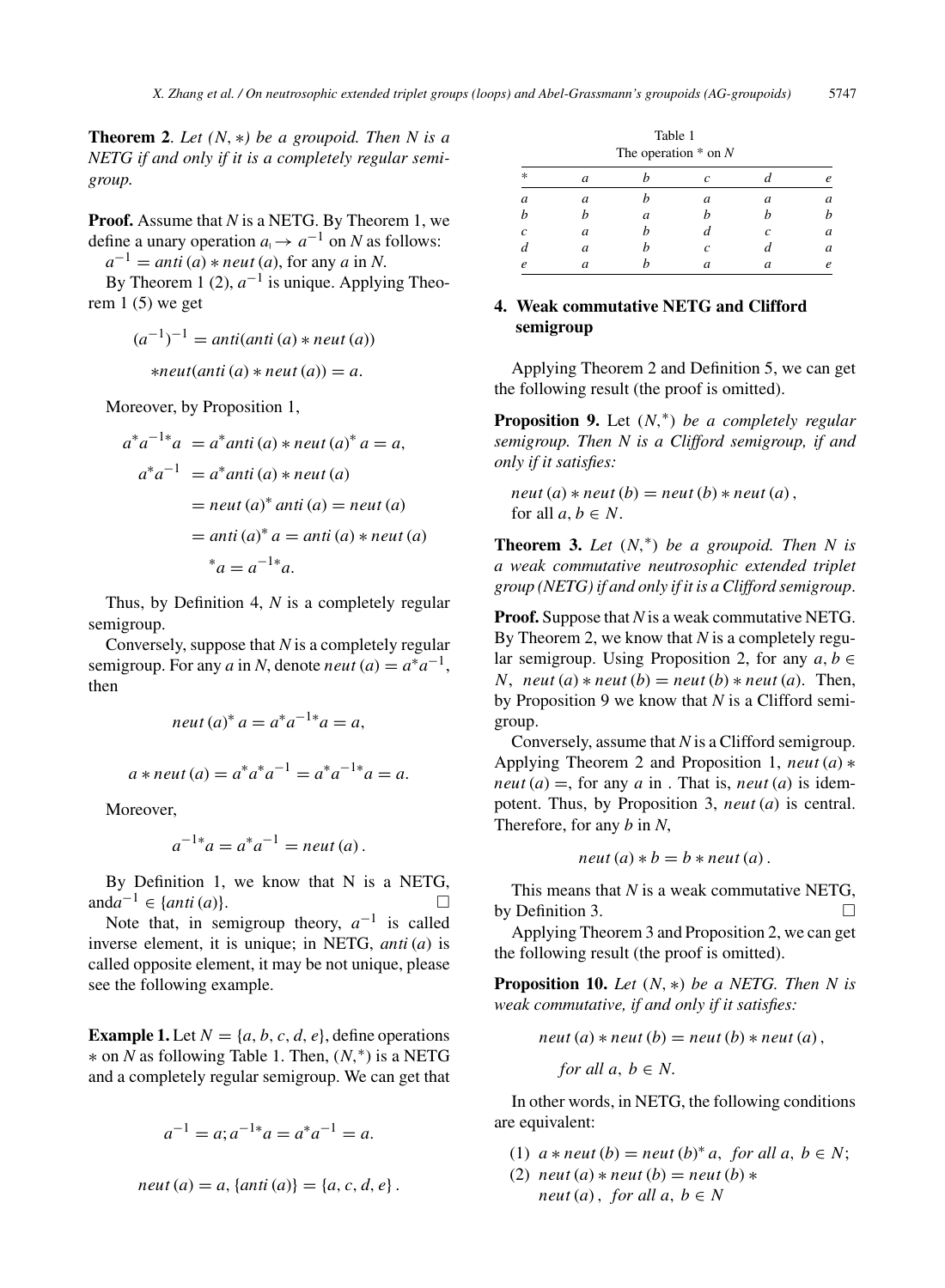Now, we discuss the method of establishing Clifford semigroup (that is, weak commutative NETG) by two given groups.

**Theorem 4.** *Let*  $(G_1, *_1)$  *and*  $(G_2, *_2)$  *be two groups*, *e*<sub>1</sub> *and e*<sub>2</sub> *identity elements of*  $(G_1, *_1)$  *and*  $(G_2, *_2)$ ,  $G_1 \cap G_2 = \emptyset$ . *Denote*  $N = G_1 \cup G_2$ , *and define the operation* ∗ *in N as follows:*

- (1) *if a, b*  $\in$  *G*<sub>1</sub>*, then a*  $*$  *b*  $=$  *a*  $*$ <sub>1</sub> *b*;
- (2) *if a, b*  $\in G_2$ *, then a*  $*$  *b*  $=$  *a*  $*$ <sub>2</sub>*b*;
- (3) *if*  $a \in G_1, b \in G_2$ , then  $a * b = a$ ;
- (4) *if*  $a \in G_2$ ,  $b \in G_1$ , then  $a * b = b$ .

*Then (N,*∗*) is a Clifford semigroup (weak commutative NETG).*

**Proof.** *It is only necessary to prove that the associative law hold in*  $(N, *),$  *that is*,  $(a * b) * c = a * (b * c)$ *for all a, b, c*  $\in$  *N. We will discuss the following situations separately*.

**Case 1:** *a, b, c* ∈ *G*<sub>1</sub>*, or a, b, c* ∈ *G*<sub>2</sub>*.* Since *G*<sub>1</sub> and  $G_2$  are groups, so  $(a * b) * c = * (b * c)$ .

**Case 2:**  $a \in G_1$ ,  $b \in G_2$ , and  $c \in G_1$ . Then, by the definition of \*, we have  $(a * b) * c = a * c = a *$  $(b * c)$ .

**Case 3:**  $a \in G_1$ ,  $b \in G_2$ , and  $c \in G_2$ . Then, by the definition of \*, we have  $(a * b) * c = a * c = a = a *$  $(b * c)$ .

**Case 4:**  $a \in G_2$ ,  $b \in G_1$ , and  $c \in G_1$ . Then,  $(a * b) *$  $c = b * c = a * (b * c).$ 

**Case 5:** *a* ∈ *G*<sub>2</sub>, *b* ∈ *G*<sub>1</sub>, *and c* ∈ *G*<sub>2</sub>. Then,  $(a * b) *$  $c = b * c = b = a * b = a * (b * c).$ 

**Case 6:**  $a \in G_1$ ,  $b \in G_1$ , and  $c \in G_2$ . From the definition of operation  $*$  we have  $(a * b) * c = a * b =$  $a * (b * c)$ .

**Case 7:**  $a \in G_2$ ,  $b \in G_2$ , and  $c \in G_1$ . From the definition of operation  $*$  we have  $(a * b) * c = c = a *$  $c = a * (b * c)$ .

Therefore,  $(N, * )$  is a semigroup. Moreover, for any *a* ∈ *N*,

if *a* ∈ *G*<sub>1</sub>, then *a* ∗ *e*<sub>1</sub> = *e*<sup>\*</sup><sub>1</sub>*a* = *a*, and *a* ∗ (*a*<sup>-1</sup>) =  $(a^{-1})^*a = e_1$ , where  $a^{-1}$  is the inverse of a in group  $(G_1, *_1);$ 

if *a* ∈ *G*<sub>2</sub>, then *a* ∗ *e*<sub>2</sub> = *e*<sub>2</sub><sup>\*</sup>*a* = *a*, and *a* ∗ (*a*<sup>-1</sup>) =  $(a^{-1})^*a = e_2$ , where  $a^{-1}$  is the inverse of a in group  $(G_2, *_2)$ .

This means that  $(N,*)$  is a NETG by Definition 1. Moreover, by the definition of operation \*, we have  $x * e_1 = e_1 * x$ ,  $x * e_2 = e_2 * x$ , for any  $x \text{ in } N$ . Hence,  $(N,*)$  is a weak commutative NETG by Definition 3. Using Theorem 3 we know that  $(N,^*)$  is a Clifford semigroup.  $\Box$ 

Similarly, we can get the following result.

**Theorem 5.** *Let*  $(G_1, *_1)$  *and*  $(G_2, *_2)$  *be two groups, e<sub>1</sub> and e<sub>2</sub> <i>identity elements of*  $(G_1, *_1)$  *and*  $(G_2, *_2)$ ,  $G_1 ∩ G_2 = ∅$ . *Denote*  $N = G_1 ∪ G_2$ , and *define the operation \** in *N as follows:*

(1) *if a, b*  $\in$  *G*<sub>1</sub>*, then a*  $*$  *b*  $=$  *a*  $*$ <sub>1</sub>*b*;

- (2) *if a, b*  $\in$  *G*<sub>2</sub>*, then a*  $*$  *b*  $=$  *a*  $*$ <sub>2</sub>*b*;
- (3) *if*  $a \in G_1, b \in G_2$ , then  $a * b = b$ ;
- (4) *if*  $a \in G_2$ ,  $b \in G_1$ , then  $a * b = a$ .

*Then (N,*∗*) is a Clifford semigroup (weak commutative NETG).*

**Example 2.** Let  $G_1 = \{e, a, b, c\}$  and  $G_2 =$ {1*,* 2*,* 3*,* 4*,* 5*,* 6}. efine operations ∗<sup>1</sup> and ∗<sup>2</sup> on *G*1, *G*<sub>2</sub> following Tables 2 and 3. Then,  $N = G_1 \cup G_2$  = {*e, a, b, c,* 1*,* 2*,* 3*,* 4*,* 5*,* 6} is (*N,*∗) is a weak commutative NETG with the operation \* in Table 4.

Moreover, according the method in Theorem 5, we can get another weak commutative NETG (Clifford semigroup) (*N*,<sup>∗</sup>'), in which the peration<sup>\*</sup> is defined as Table 5.

| Table 2<br>Commutative group $(G_1, *_1)$ |   |   |  |   |  |
|-------------------------------------------|---|---|--|---|--|
| $\ast$                                    |   | a |  |   |  |
| $\boldsymbol{e}$                          |   | a |  |   |  |
| $\mathfrak a$                             | а |   |  |   |  |
| b                                         |   |   |  | a |  |
| $\mathcal{C}_{0}^{2}$                     |   |   |  |   |  |

Table 3 Non-commutative group  $(G_2, *_2)$  $*_{2}$  1 2 3 4 5 6

| $\overline{1}$ | $\sim$ 1 | 2 3            |                 | $\overline{4}$          | 5 <sup>5</sup>           | 6                                     |
|----------------|----------|----------------|-----------------|-------------------------|--------------------------|---------------------------------------|
| $\overline{2}$ | 2        | $\overline{1}$ | $6\overline{6}$ | 5                       | $4 \quad$                | $\overline{\mathbf{3}}$               |
| $\overline{3}$ | 3        | $5\phantom{0}$ | $\sim$ 1        | 6                       | $\overline{\phantom{a}}$ | $\overline{\mathcal{L}}$              |
|                | 4        | 6              | $\overline{5}$  | $\sim$ 1                | $\overline{\mathbf{3}}$  | $\overline{\mathbf{c}}$               |
| 5              | 5        | 3              | $4 \square$     | 2                       | 6                        | $\begin{array}{c} 1 \\ 5 \end{array}$ |
| 6              | 6        | $\overline{4}$ | 2               | $\overline{\mathbf{3}}$ | $\sim$ 1                 |                                       |

Table 4 First weak commutative NETG (Clifford semigroup) (*N,*∗)

| $\ast$           | $\boldsymbol{e}$ | a                | $\boldsymbol{b}$ | $\mathcal{C}$     | -1               | $\overline{2}$   | $\mathbf{3}$     | 4                | 5                | 6                |
|------------------|------------------|------------------|------------------|-------------------|------------------|------------------|------------------|------------------|------------------|------------------|
| $\boldsymbol{e}$ | $\boldsymbol{e}$ | $\boldsymbol{a}$ | b                | $\boldsymbol{c}$  | $\boldsymbol{e}$ | $\boldsymbol{e}$ | $\boldsymbol{e}$ | $\boldsymbol{e}$ | $\boldsymbol{e}$ | $\boldsymbol{e}$ |
| a                | a                | $\boldsymbol{e}$ | $\boldsymbol{c}$ | b                 | $\boldsymbol{a}$ | a                | $\boldsymbol{a}$ | a                | a                | a                |
| b                | b                | $\boldsymbol{c}$ | $\boldsymbol{e}$ | $\boldsymbol{a}$  | b                | b                | b                | b                | b                | b                |
| $\mathfrak c$    | $\boldsymbol{c}$ | b                | $\boldsymbol{a}$ | $\boldsymbol{e}$  | $\boldsymbol{c}$ | $\boldsymbol{c}$ | $\boldsymbol{c}$ | $\boldsymbol{c}$ | $\boldsymbol{c}$ | $\boldsymbol{c}$ |
| 1                | $\boldsymbol{e}$ | $\boldsymbol{a}$ | b                | $\boldsymbol{c}$  | 1                | 2                | 3                | 4                | 5                | 6                |
| 2                | $\boldsymbol{e}$ | $\boldsymbol{a}$ | b                | $\boldsymbol{c}$  | 2                | $\mathbf{1}$     | 6                | 5                | $\overline{4}$   | 3                |
| 3                | $\boldsymbol{e}$ | $\boldsymbol{a}$ | b                | $\boldsymbol{c}$  | 3                | 5                | $\mathbf{1}$     | 6                | 2                | $\overline{4}$   |
| 4                | $\boldsymbol{e}$ | $\boldsymbol{a}$ | b                | $\mathcal{C}_{0}$ | 4                | 6                | 5                | 1                | 3                | $\overline{2}$   |
| 5                | $\boldsymbol{e}$ | $\boldsymbol{a}$ | b                | $\boldsymbol{c}$  | 5                | 3                | 4                | 2                | 6                | $\mathbf{1}$     |
| 6                | $\boldsymbol{e}$ | $\boldsymbol{a}$ | b                | $\boldsymbol{c}$  | 6                | 4                | 2                | 3                | 1                | 5                |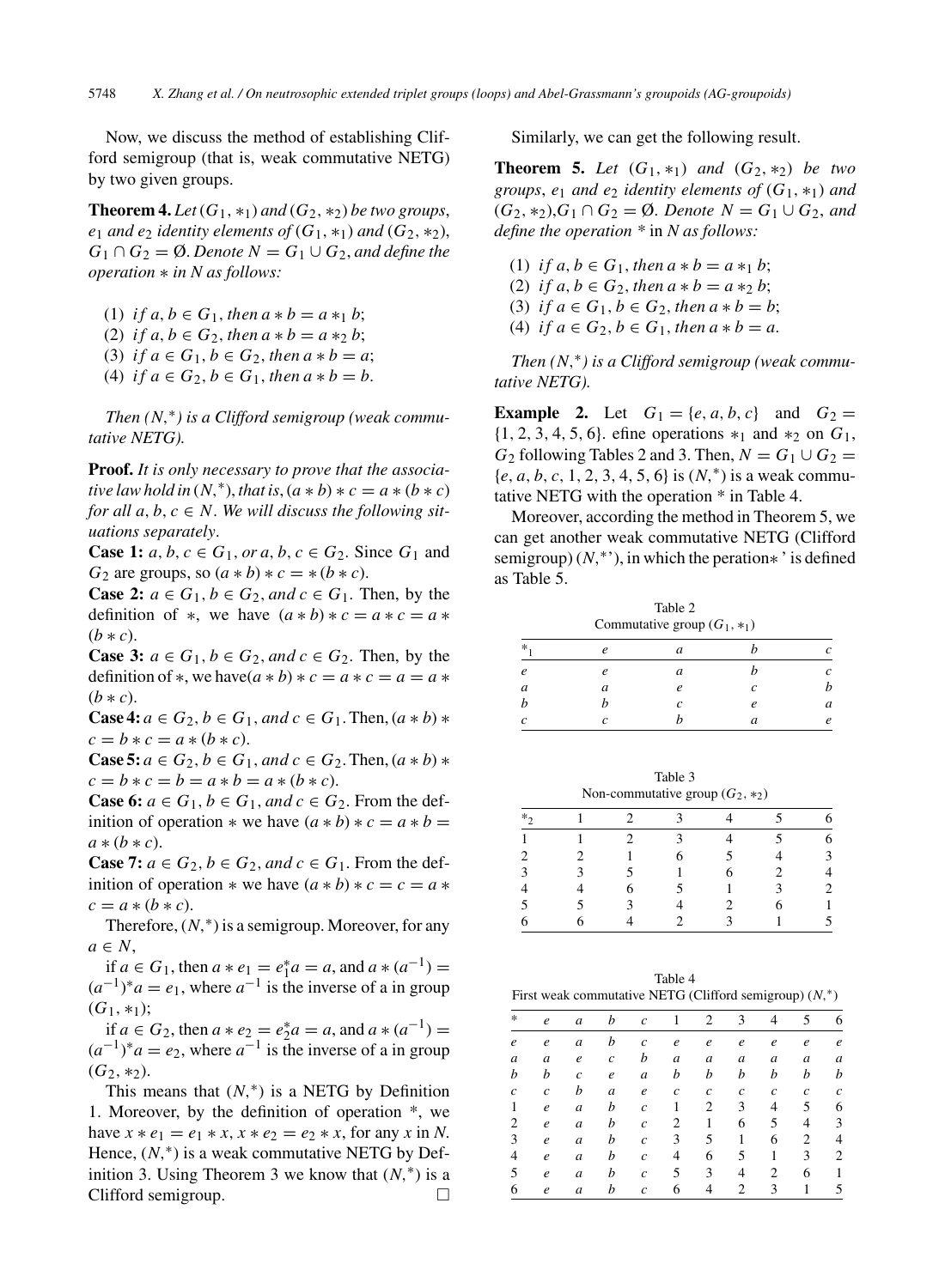| Second weak commutative NETG (Clifford semigroup) $(N,$<br>$\rightarrow$ |   |   |                  |               |   |   |   |   |   |   |
|--------------------------------------------------------------------------|---|---|------------------|---------------|---|---|---|---|---|---|
| $*$ ,                                                                    | e | a | h                | C             |   | 2 |   |   |   | 6 |
| e                                                                        | e | a | h                | $\mathcal{C}$ |   |   |   |   |   | 6 |
| a                                                                        | a | e | $\overline{c}$   | h             |   |   | 3 |   | 5 | 6 |
|                                                                          | h | Ċ | e                | a             |   |   | 3 |   | 5 | 6 |
|                                                                          | c | h | $\boldsymbol{a}$ | e             |   |   | 3 |   | 5 | 6 |
|                                                                          |   |   |                  |               |   |   | 3 |   | 5 | 6 |
|                                                                          |   | 2 | 2                | 2             | 2 |   | 6 |   |   |   |
|                                                                          | 3 | 3 | 3                | 3             | 3 | 5 |   | 6 | 2 |   |
|                                                                          |   |   |                  |               |   | 6 | 5 |   | 3 | 2 |
|                                                                          |   |   |                  |               | 5 | 3 |   |   | 6 |   |
|                                                                          |   | h |                  |               |   |   |   |   |   |   |

Table 5 Second weak commutative NETG (Clifford semigroup) (*N,*<sup>∗</sup> ')

# **5. AG-NET-loops and completely regular AG-groupoids**

**Definition 10.** Let  $(N, * )$  be a neutrosophic extended triplet set. Then, *N* is called a neutrosophic extended triplet loop (NET-loop), if  $(N,^*)$  is ell-defined, i.e., for any*a*,  $b \in N$ , one has*a*  $* b \in N$ .

**Remark 1.** In [10, 12], the name of neutrosophic triplet loop is used. In order to be more rigorous and echoed with neutrosophic extended triplet group (NETG), the name of neutrosophic extended triplet loop (NET-loop) is used in this paper.

**Definition 11.** Let  $(N, * )$  be a neutrosophic extended triplet loop (NET-loop). Then, *N* is called an AG-NET-loop, if (*N,*∗) is an AG-groupoid.

**Theorem 6**. *Assume that* (*N,*∗) *is an AG-NET-loop*. *Then*

- (1) *for all a in N, neut* (*a*) *is unique*
- (2) *for all a in N, neut* (*a*)  $*$  *neut* (*a*)  $=$  *neut* (*a*)*.*

**Proof.** *Suppose that there exists*  $x, y \in \{neu\}(a)\}$ . *By Definition 1 and 10,*  $a * x = x^* a = a$ *,*  $a * y = y^* a = a$ *a*, *and there exists*  $u, v \in N$  *which satisfy*  $a * u =$  $u^*a = x, a * v = v^*a = y$ . *Applying the invertive law, we have*

- (i)  $y * u = (v^*a) * u = (u^*a) * v = x * v$ .
- (ii)  $x * y = (a * u) * y = (y * u)^* a =$
- $(x * v)^* a = (a * v) * x = y * x.$  (by the invertive law and (i))
- (iii)  $x = a * u = (y^*a) * u = (u^*a) * v = x * v$ .
- (iv)  $y = a * v = (x^*a) * v = (v^*a) * x = y * x$ .
- (v)  $(x = x * y = y * x = y$ . (by *iii*), (*ii*) and (*iv*))

Therefore, *neut* (*a*) is unique. Moreover, by (*v*) and (*iii*) we get that  $x = x * x$ , that is, *neut* (*a*)  $*$  $neut(a) = neut(a).$  $\Box$ 

# **Theorem 7.** *Let* (*N,*∗) *be an AG-NET-loop. Then*

- (1) *for* any  $x, y \in \{anti(a)\}, neut(a) * x =$  $neut(a) * y$ , that is,  $|neut(a) * \{anti(a)\}| = 1$ ;
- (2) *for all a in N neut*(*neut*(*a*))  $*$  *neut*(*a*) =  $neut(a) = neut(a) * neut(neut(a));$
- (3) *for all a in N neut*(*neut*(*a*)) = *neut*(*a*);
- (4) *for any a in N* and  $p \in$  *anti*(*neut*(*a*))*, a*  $*$  $p = a$ ;
- (5) *for any a in*  $N q \in \{anti(a)\}, neut(a) *$  $neut(q) = neut(q)$  and  $neut(a) * q = q *$ *neut*(*a*);
- (6) *for any a in N* and any  $q \in \{anti(a)\},\}$  $neut(a)*anti(q) = neut(q)*a;$
- (7) *for any a in N and for any*  $q \in \{anti(a)\}, (q \ast )$  $neut(a)*a = (neut(a)*q)*a = neut(a);$
- (8) *for any a in N and for any*  $q \in \{anti(a)\}, a \neq \emptyset$  $(q * \textit{neut}(a)) = a * (\textit{neut}(a) * q) = \textit{neut}(a);$
- (9) *for any a* in *N* and *for any*  $q \in \{anti(a)\}, q *$  $neut(a) \in \{anti(a)\}\$ and  $neut(a) * q \in \{anti$ (*a*)};
- (10) *for any a in*  $N q \in \{anti(a)\}, neut(q) *$  $neut(a) = neut(a);$
- (11) *for any a in*  $N q \in \{anti(a)\}, a * neut(q) =$ *a*;
- (12) *for any a in*  $N q \in \{anti(a)\}, q * (a^*a) = a;$
- (13) *for all a in*  $N a * \textit{neut}(a^* a) = a$ .

**Proof.** (1) Assume  $x, y \in \{anti(a)\}\)$ , by Definition 1 and 10,

 $x^*a = a * x = \text{neut}(a), y^*a = a * y = \text{neut}(a).$ 

Using the invertive law, we have *neut* (*a*)  $* x = (y^* a) * x = (x^* a) * y$  $=$  *neut* (*a*)  $*$   $y$ .

- (2) Since *neut*(*neut* (*a*)) is the neutral element of*neut* (*a*), by Theorem 6 (1), Definition 1 and 10, we have *neut*(*neut*(*a*))  $*$  *neut*(*a*) =  $neut(a) = neut(a) * neut(neut(a)).$
- (3) Let  $p \in \{anti \, (neut \, (a))\}$ , then  $neut(a) * p = neut(a) * anti(neut(a)) =$ *neut*(*neut* (*a*)).  $p * \textit{neut}(a) = \textit{anti}(\textit{neut}(a)) * \textit{neut}(a) =$ *neut*(*neut* (*a*)). By the invertive law,  $(p * x)^* a = (a * x) * p = \text{neut}(a) * p =$ *neut*(*neut* (*a*)). On the other hand, by the medial law and (2) we have  $(p * x)^* a = (p * x) * (neut (a)^* a) =$  $(p * neut(a)) * (x * a) = neut(new(a)) *$  $neut(a) = neut(a).$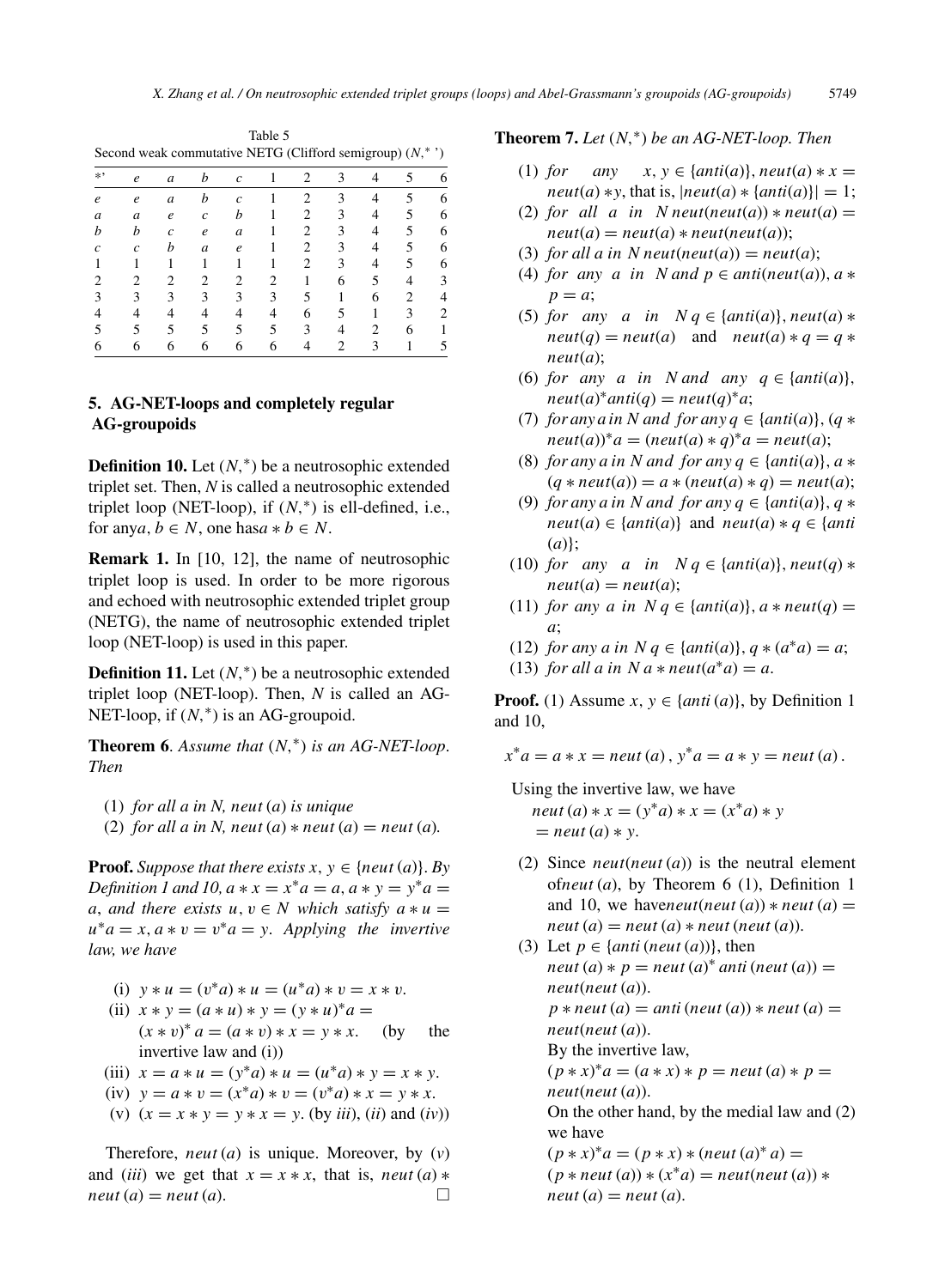Therefore,  $neut(new(a)) = (p * x)^{*}a =$ *neut* (*a*).

- (4) Let  $p \in \{anti \, (neut \, (a))\}$ , applying the invertive law and (3) we get  $a * p = (a * neut(a)) * p = (p *$ *neut* (*a*)) ∗*a*  $= (anti (neut (a)) * neut (a))^* a$  = *neut*(*neut* (*a*)) ∗*a*  $=$  *neut*  $(a)^{*} a = a$ .
- (5) Assume  $q \in \{anti(a)\}, then \ a * q = q^*a =$ *neut* (*a*). Applying the invertive law,  $neut(a) * neut(q) = (a * q) * neut(q)$  $= (neut (q) * q)^{*} a = q^{*} a = neut (a).$ Moreover,

 $neut(a) * q = (neut(a) * neut(q)) * q$  $=(q * neut (q)) * neut (a) = q * neut (a)$ 

- (6) Assume  $q \in \{anti(a)\},$  then  $a * q =$  $q^*a =$  *neut* (*a*),  $q^*ant$  (*q*) = *anti* (*q*)  $* q =$ *neut* (*q*). Applying the invertive law and (5), *neut*  $(q)^* a = (anti(q) * q)^* a$  $=(a * q)^*$ *anti*  $(q) =$ *neut*  $(a)^*$  *anti*  $(q)$ *.*
- (7) Suppose  $q \in \{anti(a)\},$  then  $(q * neut(a))^* a = (a * neut(a)) * q =$  $a * q = \textit{neut}(a).$ And, applying (5),  $(new(a) * q)^* a =$  $(q * neut(a))^* a = neut(a).$
- (8) Suppose  $q \in \{anti(a)\},$  using the invertive law and (7) we have  $a * (q * neut(a)) = (a * neut(a)) * (q *$ *neut* (*a*))  $= ((q * neut(a)) * neut(a))^* a$  $= ((neut(a) * neut(a)) * q)^* a$  $= (neut(a) * q)^* a$  $=$  *neut* (*a*). Also, applying (5),  $a * (neut (a) * q) =$  $a * (q * neut(a)) = neut(a).$
- (9) If  $q \in \{anti(a)\},$  by (7) and (8), we get that  $q * newt(a) \in \{anti(a)\}$  *and neut*  $(a) * q \in$ {*anti* (*a*)}.
- (10) If  $q \in \{anti(a)\},$  then  $neut(q) * neut(q) = (q * anti(q)) * neut(q)$  $=$   $(newt(a)*ant(q))*q...$ = (*neut* (*q*) <sup>∗</sup> *a*) ∗ *q......................* (*by* (6))  $= (q^*a) * \textit{neut}(q)$  $=$  *neut* (*a*)  $*$  *neut* (*q*) ............(*by*  $q \in$ {*anti* (*a*)}) = *neut* (*a*) *..............* (*using* (5))
- (11) Assume  $q \in \{anti(a)\}$ , then (applying (10))  $a * \textit{neut}(q) = (a * \textit{neut}(a)) * \textit{neut}(q) =$  $(\text{neut}(q) * \text{neut}(a))^* a = \text{neut}(a)^* a = a.$

| Table 6                   |
|---------------------------|
| Non-Commutive AG-NET-loop |

|                       |               |            |            | . .        |   |
|-----------------------|---------------|------------|------------|------------|---|
| $\ast$                | $\mathfrak a$ |            | r          |            | e |
| a                     | a             | a          | e          | $\epsilon$ |   |
| b                     | a             | h          | $\epsilon$ | Ċ          | d |
| $\mathcal{C}_{0}^{2}$ | d             | а          | $\epsilon$ | e          | a |
| d                     | e             | e          | a          |            | c |
| e                     | c             | $\epsilon$ |            | a          | e |

| (12) Assume $q \in \{anti(a)\},$ then (applying (10))   |      |
|---------------------------------------------------------|------|
| $q * (a^*a) = (q * neut (q)) * (a^*a)$                  |      |
| $=(q^*a)*(neut(q)^*a)$ (applying the medial             |      |
| law)                                                    |      |
|                                                         |      |
| (5)                                                     |      |
| $=(q^*a)*(neut(a)^* anti(q))$                           | (by) |
| (6)                                                     |      |
| $=(q * neut(a)) * (a * anti(q))$ (by the                |      |
| medial law)                                             |      |
|                                                         |      |
| (5)                                                     |      |
| $= (neut(a)^* a) * (q^*anti(q))$ (by the                |      |
| medial law)                                             |      |
| $= a * neut(q)$                                         |      |
|                                                         |      |
| (13) For all a in N, there exists $q \in \{anti(a)\},\$ |      |
| then $a * neut(a^*a)$                                   |      |
|                                                         |      |
| (12)                                                    |      |
| $= (neut(a^*a)*(a^*a))*q$ (by the invertive             |      |
| law)                                                    |      |
| $=(a^*a)*q$                                             |      |
| $=(q^*a)^*a$ (applying the invertive law)               |      |
| $=$ neut $(a)^* a$                                      |      |
| $= a$ .                                                 |      |
|                                                         |      |

The proof complete.  $\Box$ 

**Example 3.** Let  $N = \{a, b, c, d, e\}$ . Define operation \* on *N* as following Table 6. Then, (*N,*∗) is a noncommutative AG-NET-loop. And,

$$
neut (a) = a, \{anti (a)\} = \{a, b\};
$$

*neut*  $(b) = b$ ,  $\{anti(b)\} = \{b\};$ 

*neut*  $(c) = c$ ,  $\{anti(c)\} = \{c\}$ ; *neut*  $(d) = d$ ,

 ${anti(d)} = {d}$ ;  $neut(e) = e$ ,  ${anti(e)} = {e}$ .

**Theorem 8.** *Let*  $(N, * )$  *be an AG-NET-loop. Then*  $N$ *is a completely regular AG-groupoid.*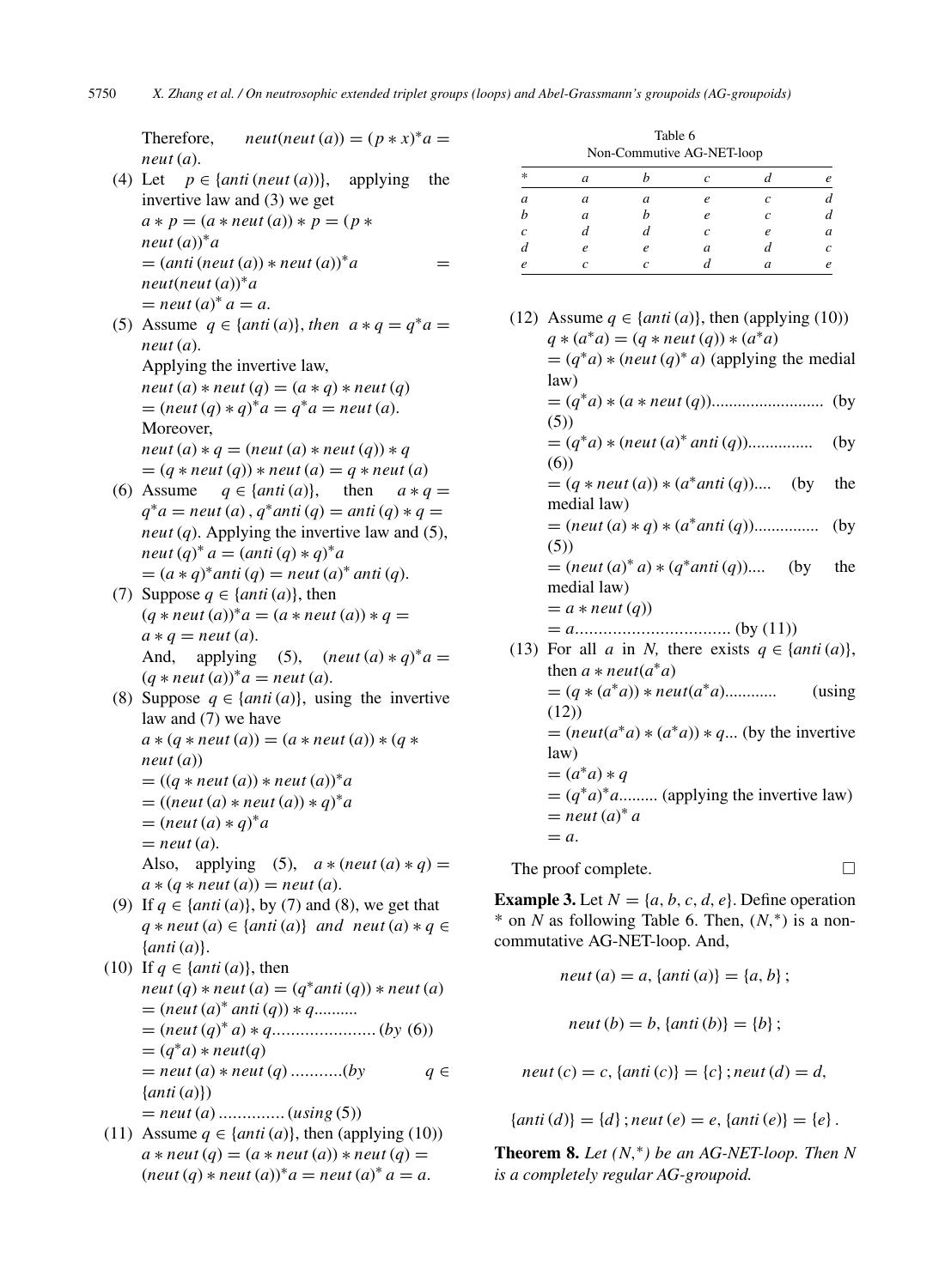| Table 7<br>Non-commutative completely regular AG-groupoid |  |  |  |  |  |  |
|-----------------------------------------------------------|--|--|--|--|--|--|
| ×                                                         |  |  |  |  |  |  |
|                                                           |  |  |  |  |  |  |
|                                                           |  |  |  |  |  |  |
|                                                           |  |  |  |  |  |  |
|                                                           |  |  |  |  |  |  |

**Proof.** For any *a* in *N,* by Definition 1 and 11 we have

$$
(a*anti (a))* a = neutr (a)* a = a.
$$

From this and Definition 6 (1), we know that *N* is a regular AG-groupoid.

Moreover, assume $a \in N$ , we have

$$
(a*a) *anti (a) = (anti (a)* a)
$$
  
\*a = neutr (a)\*a = a.

From this and Definition 6 (4), *N* is a right regular AG-groupoid.

For all  $a \in N$ , there exists  $q \in \{anti(a)\}\,$ ,  $a * q =$  $q^*a = \textit{neut}(a)$ . Denote  $x = q * \textit{neut}(a)$ , then (using the medial law)

$$
x * (a*a) = (q * neut (a)) * (a*a)
$$
  

$$
= (q*a) * (neut (a)*a)
$$
  

$$
= (q*a)*a = neut (a)*a = a.
$$

From this and Definition 6 (5), *N* is a left regular AG-groupoid.

Therefore, by Definition 6 (7) we know that *N* is a completely regular AG-groupoid.  $\Box$ 

The following example shows that a completely regular AG-groupoid may be not an AG- NET-loop.

**Example 4.** Let  $N = \{1, 2, 3, 4\}$ . Define operations ∗ on *N* as following Table 7. Then, (*N,*∗) is a noncommutative completely regular AG-groupoid, but it is not an AG-NET-loop, since there is no  $a \in N$  such that  $a * 4 = 4 * a = 4$ .

**Theorem 9.** *Let*  $(N, * )$  *be an AG-NET-loop. Then*  $N$ *is a fully regular AG-groupoid.*

**Proof.** Suppose  $a \in N$ . Then there exists  $m \in \{anti(a)\}, \quad a * m = m^* a = neut(a).$  Denote  $p = m * neut(a),$   $q = neut(a);$   $r = m, s =$ *neut* (*a*);  $t = m, u = neutr(a); v = m; w =$  $m * \textit{neut}(a); x = m, y = \textit{neut}(a)$ . Then  $(p^*a^2) * q = ((m * neut(a))^*a^2) * neut(a)$  $= ((a^{2*}neut(a))*m))*neut(a)$  $= (((a^*a) * neut(a)) * m)) * neut(a)$  $= (((neut(a)^* a)^* a) * m)) * neut(a)$  $= ((a^*a) * m) * new(a)$ 

 $= ((w^*a)^*a)$  \* *neut* (*a*)  $=$   $(newt(a)*a))*neut(a)$  $= a * \textit{neut}(a) = a.$  $(r^*a) * (a * s) = (m^*a) * (a * neut(a)) =$  $neut (a)^* a = a$  $(a * t) * (a * u) = (a * m) * (a * neutr(a)) =$  $neut (a)^* a = a$  $(a^*a) * v = (a^*a) * m = (m^*a)^* a =$  $neut (a)^* a = a$  $w * (a^*a) = (m * neut(a)) * (a^*a)$  $= ((a^*a) * neut(a)) * (m * neut(a))$  $= ((neut(a)*a)*a)* (m*neut(a))$  $= (a^*a) * (m * neut(a))$  $= ((m * neut(a)) * a)^* a$  $= ((a * neut(a)) * m)^* a$  $= (a * m)^* a$  $=$  *neut*  $(a)^* a = a$  $(x^*a) * (y^*a) = (m^*a) * (neut (a)^* a) =$  $neut (a)^* a = a.$ Moreover, for  $a^2 \in N$ , there exists  $n \in \{anti(a^2)\}.$ Denotez =  $n * m$ , then  $(a^2 * z)^* a^2 = ((a^*a) * z)^* a^2.$  $= ((z^*a)^* a)^* a^2$ ..... (applying the invertive law)  $= (a^{2*}a) * (z^*a)$ ..... (applying the invertive law)  $= (a^{2*}a) * ((n * m)^*a)$  $= (a^{2*}a) * ((a * m)^*n)$ .......(*by the invertive law*)  $= (a^{2*}a) * (neut(a)^*n)(by \, m \in \{anti(a)\})$  $= ((a^*a) * (neut(a)^*a)) * (neut(a)^*n)$  $= ((a * neut (a)) * (a * a)) *$  $(new (a)*n)...(applying the medial law)$  $= (a^* a^2) * (neut (a)^* n)$ ........(by the medial law)  $= (a * neut(a)) * (a^{2*}n)$ ..(applying the medial law)

 $= a * neut(a<sup>2</sup>)$  (by the definition of  $n \in \{anti(a^2)\}\$ 

= *a*.......................... (by Theorem 7 (13))

Therefore, combing above results, by Definition 7,

we know that *N* is a fully regular AG- groupoid.  $\square$ The following example shows that a fully regular AG-groupoid may be not an AG-NET-loop.

**Example 5.** Let  $N = \{1, 2, 3, 4, 5, 6, 7\}$ . Define operations ∗ on *N* as following Table 8. Then, (*N,*∗) is a non- commutative fully regular AG-groupoid (see [26]), but it is not an AG-NET-loop, since there is no *x* ∈ *N* such that  $x * 3 = 3 * x = 3$ .

#### **6. On finite NETGs and finite AG-NET-loops**

The instances with finite order and their constructions are of great significance for exploring structural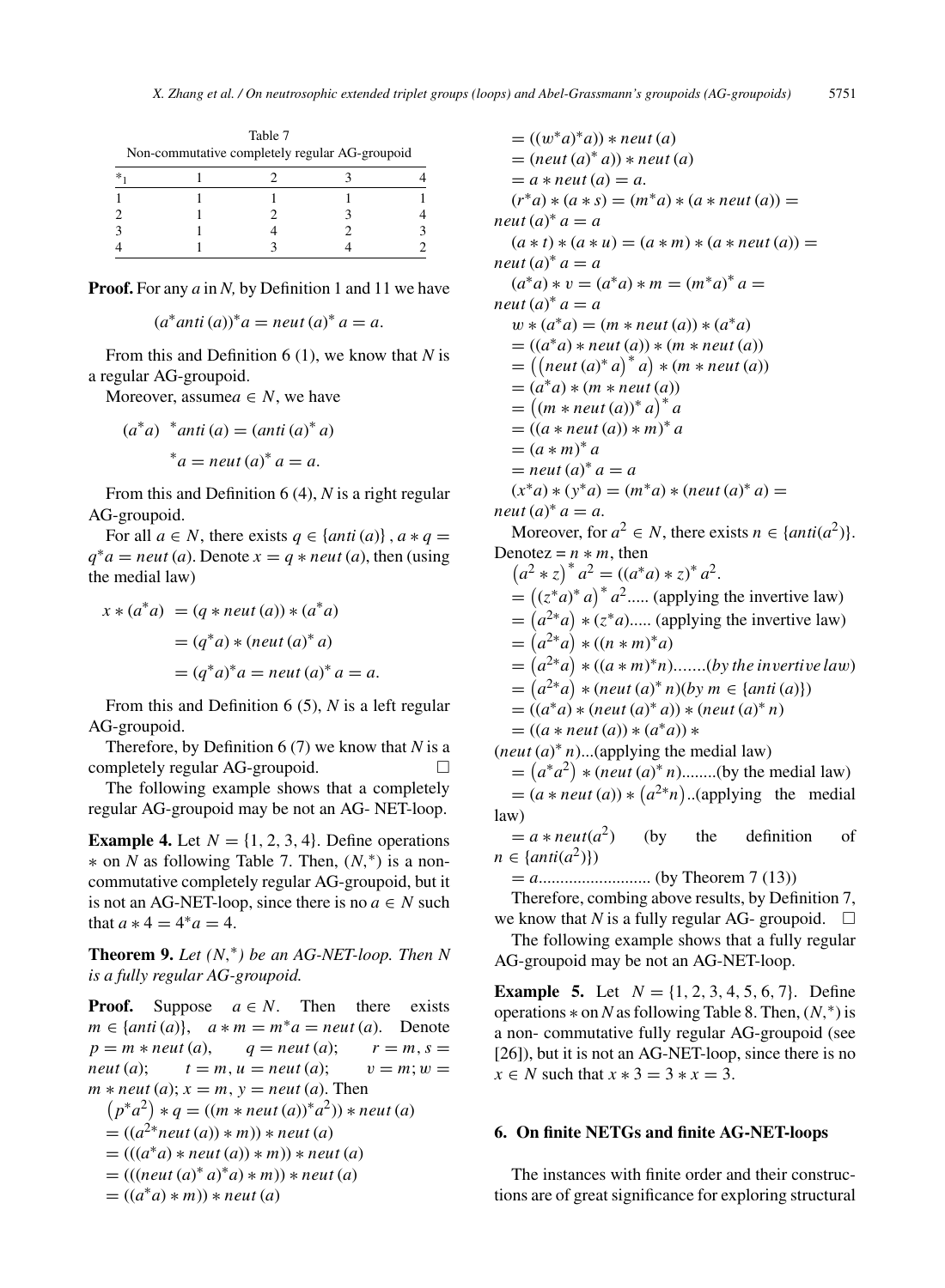|        | Non-commutative fully regular AG-groupoid |  |  |  |  |  |  |  |  |
|--------|-------------------------------------------|--|--|--|--|--|--|--|--|
| $\ast$ |                                           |  |  |  |  |  |  |  |  |
|        |                                           |  |  |  |  |  |  |  |  |
|        |                                           |  |  |  |  |  |  |  |  |
|        |                                           |  |  |  |  |  |  |  |  |
|        |                                           |  |  |  |  |  |  |  |  |
|        |                                           |  |  |  |  |  |  |  |  |
|        |                                           |  |  |  |  |  |  |  |  |
|        |                                           |  |  |  |  |  |  |  |  |

Table 8

features of abstract algebraic systems. By designing the MATLAB program, we have found all NTEGs of order 3, 4 and 5, which have 13, 67 and 353 respectively and they are not isomorphic to each other. Moreover, we obtained all AG-NET-loops of order 3, 4 and 5, which have 5, 17 and 54 respectively and they are not isomorphic to each other. In this section, we present our results in the form of theorems for the sake of further study. For NETGs with order 5, we only list all of commutative NETGs, a total of 51.

**Theorem 10**. *Let* (*N,* ∗) *be a NETG with order 3 and denote*  $N = \{1, 2, 3\}$ *. Then N must be isomorphic to one of the NETGs represented by the following tables, and these NETGs are not mutually isomorphic:*

 $(T1)$   $T3_1 = \{ \{1, 1, 1\}, \{2, 2, 2\}, \{3, 3, 3\} \};$ (2) *T* 32 = {{1*,* 2*,* 3}*,*{2*,* 2*,* 2}*,*{3*,* 3*,* 3}};  $(T3)$   $T3_3 = \{ \{1, 3, 3\}, \{2, 2, 2\}, \{3, 3, 3\} \};$ (4) *T* 34 = {{3*,* 2*,* 1}*,*{2*,* 2*,* 2}*,*{1*,* 2*,* 3}}; (5) *T* 35 = {{1*,* 2*,* 3}*,*{1*,* 2*,* 3}*,*{1*,* 2*,* 3}}; (6) *T* 36 = {{1*,* 2*,* 3}*,*{2*,* 2*,* 3}*,*{3*,* 2*,* 3}};  $(T)$   $T3_7 = \{\{1, 3, 3\}, \{3, 2, 3\}, \{3, 3, 3\}\};$ (8) *T* 38 = {{1*,* 2*,* 1}*,*{2*,* 2*,* 2}*,*{3*,* 2*,* 3}}; (9) *T* 39 = {{1*,* 2*,* 3}*,*{2*,* 2*,* 3}*,*{3*,* 3*,* 3}}; (10) *T* 310 = {{3*,* 1*,* 1}*,*{1*,* 2*,* 3}*,*{1*,* 3*,* 3}};  $(T1)$   $T3_{11} = {\{1, 2, 3\}, \{2, 2, 2\}, \{1, 2, 3\}};$ (12) *T* 312 = {{1*,* 3*,* 3}*,*{1*,* 2*,* 3}*,*{1*,* 3*,* 3}};  $(T3) T3_{13} = \{\{3, 1, 2\}, \{1, 2, 3\}, \{2, 3, 1\}\}.$ 

**Theorem 11.** *Let* (*N,* ∗) *be a NETG with order 4 and denote*  $N = \{1, 2, 3, 4\}$ *. Then N must be isomorphic to one of the NETGs represented by the following 67 tables, and these NETGs are not mutually isomorphic: (the tables are omitted)*.

**Theorem 12.** *Let*(*N,* ∗) *be a commutative NETG with order* 5 *and denote*  $N = \{1, 2, 3, 4, 5\}$ *. Then N must be isomorphic to one of the NETGs represented by the following 51 tables, and these NETGs are not mutually isomorphic: (the tables are omitted).*

**Theorem 13.** *Let* (*N,* ∗) *be an AG-NET-loop with order 3 and denote*  $N = \{1, 2, 3\}$ . *Then N must be* 

Table 9 Finite NETGs and AG-NET-loops

| Order | <b>NETGs</b> | AG-NET-loops |
|-------|--------------|--------------|
|       | 13           |              |
|       | 67           |              |
|       | 353          | 54           |

*isomorphic to one of the AG-NET-loops represented by the following tables, and these AG-NET-loops are not mutually isomorphic:*

(1)  $L3_1 = \{\{1, 1, 1\}, \{1, 2, 1\}, \{1, 1, 3\}\};$ (2) *L*32 = {{1*,* 1*,* 1}*,*{1*,* 2*,* 2}*,*{1*,* 2*,* 3}}; (3)  $L3_3 = \{\{1, 1, 1\}, \{1, 2, 3\}, \{1, 3, 2\}\};$ (4) *L*34 = {{1*,* 1*,* 3}*,*{1*,* 2*,* 3}*,*{3*,* 3*,* 1}};  $L3_5 = \{\{1, 2, 3\}, \{2, 3, 1\}, \{3, 1, 2\}\}.$ 

**Theorem 14.** *Let* (*N,* ∗) *be an AG-NET-loop order 4* and denote  $N = \{1, 2, 3, 4\}$ . *Then N must be isomorphic to one of the AG-NET-loops represented by the following 17 tables, and these AG-NET-loops are not mutually isomorphic: (the tables are omitted)*.

**Theorem 15.** *Let* (*N,* ∗) *be an AG-NET-loop order 5 and denote*  $N = \{1, 2, 3, 4, 5\}$ . *Then N must be isomorphic to one of the AG-NET-loops represented by the following 54 tables, and these AG-NET-loops are not mutually isomorphic: (the tables are omitted)*.

## **7. Conclusions**

In the paper, from the perspective of semigroup theory, we studied neutrosophic extended triplet group (NETG) and AG-NET-loop which is both an AGgroupoid and a neutrosophic extended triplet loop, and obtained some important results. We proved that the notion of NETG is equal to the notion of completely regular semi group, and the notion of weak commutative NETG is equal to the notion of Clifford semigroup. Moreover, we investigated the relationships among AG-NET-loops, and completely regular AG-groupoids and fully regular AG-groupoids, we proved that every AG-NET-loop is a completely regular and fully regular AG-groupoid, but the inverse is not true by constructing some counter examples. We also give some construction methods and low order instances of finite NETGs and AG-NET-loops (the order  $\leq$  5), see Table 9. These results are interesting for exploring the structure characterizations of NETGs and AG-NET-loops.

As a direction of future research, we will discuss the integration of the related topics, such as the com